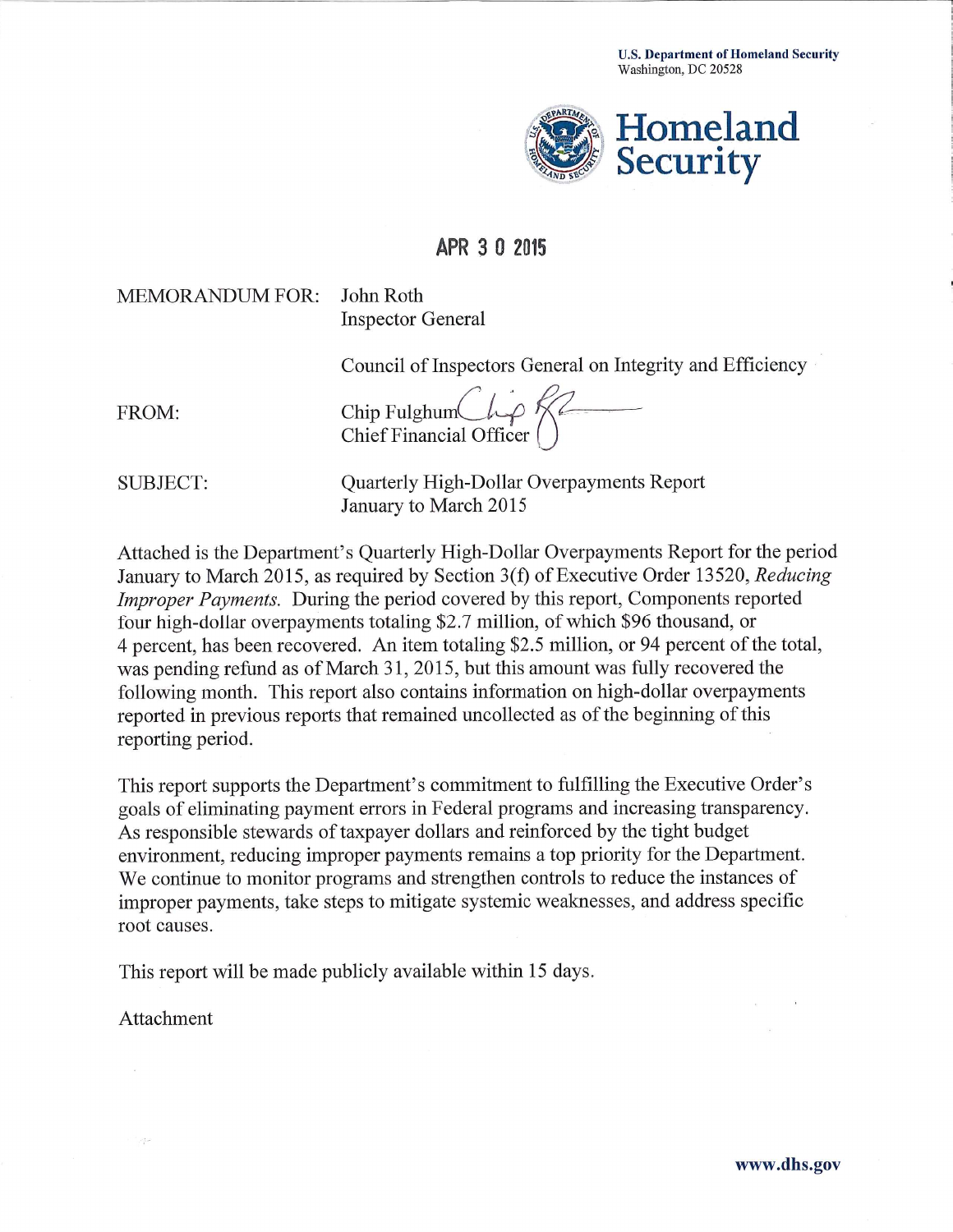|             | <b>Department of Homeland Security</b><br><b>High-Dollar Overpayments Report</b><br>for the Quarter Ending March 31, 2015 |                                                                       |               |                                                                       |                                                                                                                                                                                                                                                                    |                                       |                                            |                                                                                                                                                                                                                                                                                                                                                                                                                                                                                                                                                                                                                                              |                     |                                                      |                                 |                    |                   |                              |                            |                                                   |                               |
|-------------|---------------------------------------------------------------------------------------------------------------------------|-----------------------------------------------------------------------|---------------|-----------------------------------------------------------------------|--------------------------------------------------------------------------------------------------------------------------------------------------------------------------------------------------------------------------------------------------------------------|---------------------------------------|--------------------------------------------|----------------------------------------------------------------------------------------------------------------------------------------------------------------------------------------------------------------------------------------------------------------------------------------------------------------------------------------------------------------------------------------------------------------------------------------------------------------------------------------------------------------------------------------------------------------------------------------------------------------------------------------------|---------------------|------------------------------------------------------|---------------------------------|--------------------|-------------------|------------------------------|----------------------------|---------------------------------------------------|-------------------------------|
|             | <b>Current Quarter Q1 FY15 Activity</b>                                                                                   |                                                                       |               |                                                                       |                                                                                                                                                                                                                                                                    |                                       |                                            |                                                                                                                                                                                                                                                                                                                                                                                                                                                                                                                                                                                                                                              |                     |                                                      |                                 |                    |                   |                              |                            |                                                   |                               |
| Component   | Recipient<br>Type (Entity<br>or<br><b>Individual</b>                                                                      | City                                                                  | <b>State</b>  | Program(s) Responsible                                                | <b>Recovery Actions</b><br><b>Taken or Planned</b>                                                                                                                                                                                                                 | Category (Bill)                       | <b>Cause of</b><br>Overpayment<br>Category | Why the Overpayment Occurred And Actions to Prevent Reoccurrence                                                                                                                                                                                                                                                                                                                                                                                                                                                                                                                                                                             | <b>Payment Date</b> | <b>High \$ Overpayment</b><br><b>Date Identified</b> | Date<br>Overpayment<br>Recouped | <b>Amount Paid</b> | Correct<br>Amount | <b>Dverpayment</b><br>Amount | <b>Recovered</b><br>Amount | <b>Waived Amount</b><br>Documentation<br>Received | Outstanding<br><b>Balance</b> |
| CRP         | Entity                                                                                                                    | Bellingham                                                            | WA            | Office of Administration                                              | No recovery action taken since the vendor sent in the<br>overpayment                                                                                                                                                                                               | Incorrect Vendor                      | Contract Management<br>Weaknesses          | October and November auto pay lease payments were obligated using an incorrect vendor<br>code. These obligations create a system generated payment at the end of each month.<br><b>Corrective Action Plan:</b><br>Program Office that set up the obligation was notified upon return of erroneous payment,<br>vendor error was corrected, and notation made in financial system.                                                                                                                                                                                                                                                             | December 2, 2014    | January 2, 2015                                      | 1/2/2015                        | \$95,767.62        | \$0.00            | \$95,767.62                  | \$95,767.62                | \$0.00                                            | \$0.00                        |
| USSS        | Individual                                                                                                                | Paris                                                                 | France        | Pavroll                                                               | The United States Secret Service's (USSS) Payroll Office<br>requested that the National Finance Center (NFC) set up<br>the bill for repayment. The bill was received from NFC on<br>3/10/15. The USSS employee will receive this bill with re-<br>payment options. | Late Notification<br>Change in Orders | Lack of Program Office<br>Oversight        | An USSS employee continued to receive post allowance for a year after leaving his foreign<br>office permanent quarters. A breakdown in communication and oversight occurred between<br>the employee, foreign office, and payroll operations office.<br><b>Corrective Action Plan:</b><br>A new procedure has been implemented within the Payroll Operations Division to prevent this<br>from happening again. Reports are now generated based on the transaction code (TC) versus<br>the organizational code. The TC is checked against the names on the foreign office rosters,<br>NFC's database, and the amounts paid to each individual. | October 18, 2014    | January 30, 2015                                     |                                 | \$27,229.44        | \$0.00            | \$27,229.44                  | \$0.00                     | \$0.00                                            | \$27,229.44                   |
| <b>USCG</b> | Individual                                                                                                                | Aurora                                                                | <sub>CO</sub> | Coast Guard Pay & Personnel - Military<br>Active & Reserve Pay Office | Payroll deduction at maximum rate                                                                                                                                                                                                                                  | Insufficient<br>Documentation         | <b>Entitlement Error</b>                   | Overpayment due to late notification from the Veterans Administration for Compensation<br>Offset<br><b>Corrective Action Plan:</b><br>Notification was sent to the Veterans Administration on the consequences of late notification.                                                                                                                                                                                                                                                                                                                                                                                                         | January 1, 2015     | March 9, 2015                                        |                                 | \$37,254.30        | \$0.00            | \$37,254.30                  | \$0.00                     | \$0.00                                            | \$37,254,30                   |
| <b>USCG</b> | Entity                                                                                                                    | Fargo                                                                 | <b>ND</b>     | <b>FINCEN</b>                                                         | Refund request letter was sent to the vendor.                                                                                                                                                                                                                      | <b>Invoice Processing</b><br>Error    | Data Entry Error                           | The invoice "total current period activity" of (\$3,174,276.94) was paid vice the "total account<br>activity" amount of (\$640.427.98).<br><b>Corrective Action Plan:</b><br>The vendor has been notified of overpayment and the refund is pending. The desk guide has<br>been updated to clarify the correct payment amount and ACO training will be provided to<br>prevent reoccurrence.                                                                                                                                                                                                                                                   | February 23, 2015   | March 24, 2015                                       |                                 | \$3,174,276.94     | \$640,427.98      | \$2,533,848.96               | \$0.00                     | \$0.00                                            | \$2,533,848.96 *              |
|             |                                                                                                                           | *The USCG \$2,533,848,96 overpayment was recovered on April 15, 2015. |               |                                                                       |                                                                                                                                                                                                                                                                    |                                       |                                            |                                                                                                                                                                                                                                                                                                                                                                                                                                                                                                                                                                                                                                              |                     |                                                      |                                 |                    |                   |                              |                            |                                                   |                               |
|             |                                                                                                                           |                                                                       |               |                                                                       |                                                                                                                                                                                                                                                                    |                                       |                                            |                                                                                                                                                                                                                                                                                                                                                                                                                                                                                                                                                                                                                                              |                     |                                                      | Total                           | \$3,334,528,30     |                   | \$640,427.98 \$2,694,100.32  | \$95,767.62                | \$0.00                                            | \$2,598,332.70                |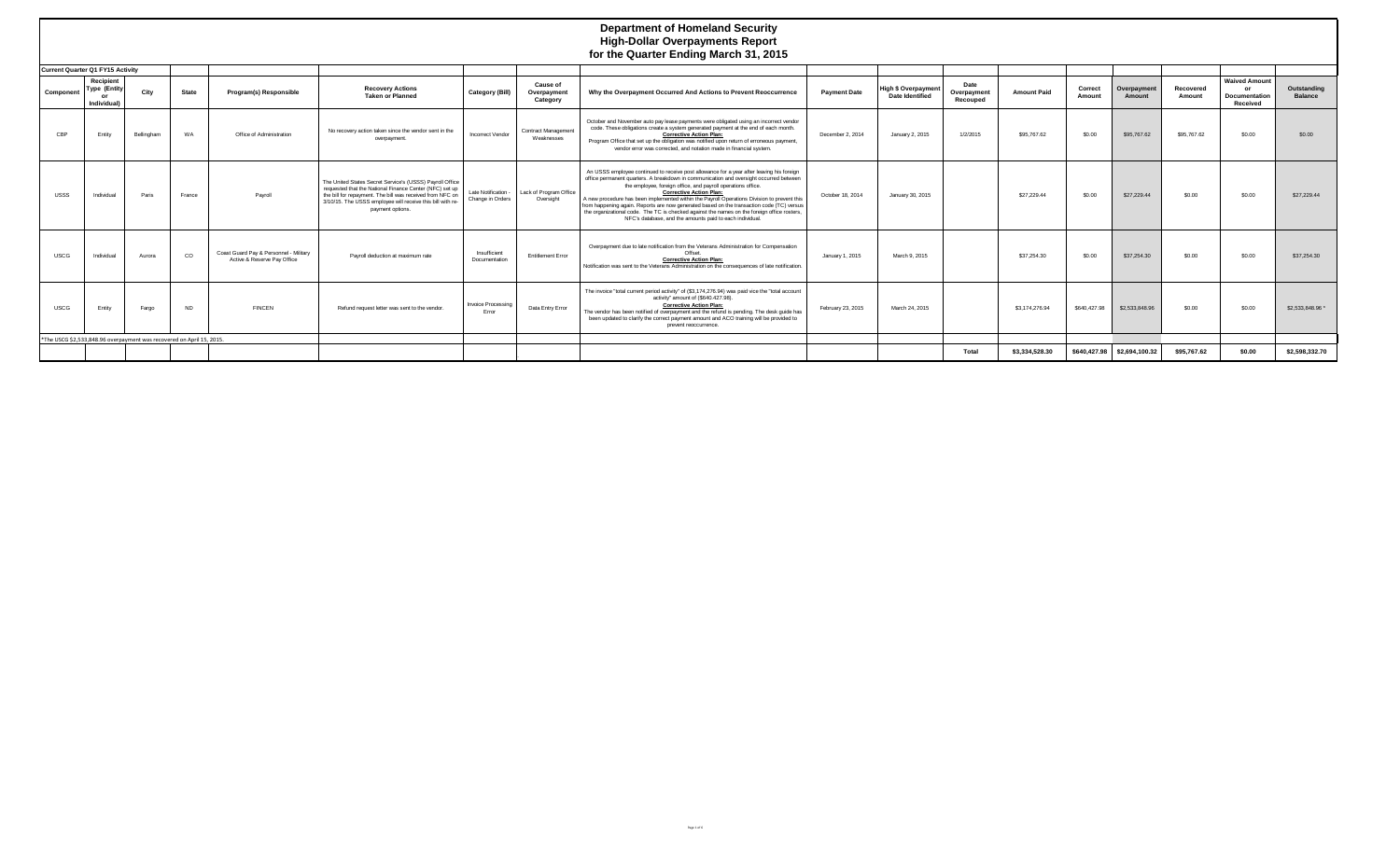| <b>Debts Under Collection by DHS</b> |                                                |                                      |           |                                                                            |                                                                                                                                                                                                                                                                                                                                                                                                                                                                                                                                                                                                                                                                                                                                                                                                                                                                                                                                                                                                      |                     |                                                      |                    |                   |                              |                     |                               |                     |
|--------------------------------------|------------------------------------------------|--------------------------------------|-----------|----------------------------------------------------------------------------|------------------------------------------------------------------------------------------------------------------------------------------------------------------------------------------------------------------------------------------------------------------------------------------------------------------------------------------------------------------------------------------------------------------------------------------------------------------------------------------------------------------------------------------------------------------------------------------------------------------------------------------------------------------------------------------------------------------------------------------------------------------------------------------------------------------------------------------------------------------------------------------------------------------------------------------------------------------------------------------------------|---------------------|------------------------------------------------------|--------------------|-------------------|------------------------------|---------------------|-------------------------------|---------------------|
| Component                            | Recipient<br>Type (Entity<br>or<br>Individual) | City                                 | State     | Program(s)<br>Responsible                                                  | <b>Recovery Action Taken or Planned</b>                                                                                                                                                                                                                                                                                                                                                                                                                                                                                                                                                                                                                                                                                                                                                                                                                                                                                                                                                              | <b>Payment Date</b> | <b>High \$ Overpayment</b><br><b>Date Identified</b> | <b>Amount Paid</b> | Correct<br>Amount | Overpayment<br><b>Amount</b> | Recovered<br>Amount | Outstanding<br><b>Balance</b> | Days<br>Outstanding |
| <b>FEMA</b>                          | Individual                                     | <b>Brick</b>                         | <b>NJ</b> | ndividuals and Households<br>Payments                                      | Applicant provided insufficent documentation to prove income.<br><b>Corrective Action Plan:</b><br>Update training manual and staff to make sure proper documentation is provided<br>from applicants at the time of request.                                                                                                                                                                                                                                                                                                                                                                                                                                                                                                                                                                                                                                                                                                                                                                         | January 23, 2013    | September 30, 2014                                   | \$31,900.00        | \$0.00            | \$31,900.00                  | \$0.00              | \$31,900.00                   | 182                 |
| FEMA                                 | Entity                                         | Mansfield.<br><b>Richland County</b> | OH        | Emergency Food & Shelter<br>Program                                        | OGC has determined that FEMA cannot implement collection actions on EFSP<br>improper Payments. The servicing agent (United Way) will collect funds from<br>Charitable Organization. The Servicing Agent will provide collection details by the<br>15th of each month. The Servicing Agent has reached out to the applicable<br>Charitable Organizations and informed them that either they supply additional<br>documentation to support their drawdowns or return the funds. If Charitable<br>Organizations do not comply with the Servicing Agent's request, they will be<br>denied any future funding from the Emergency Food and Shelter Program<br>Phase 28 has been cleared with a returned check in the amount of \$11,137.50.<br>EFSP re-reviewed Phase 27 and AR. A missing check (#11327, M. Semmering)<br>was found; the improper amount was reduced by \$525.00. The status for Phase<br>AR remains the same.                                                                            | November 23, 2009   | November 15, 2011                                    | \$26,837.50        | \$11,137.50       | \$15,700.00                  | \$525.00            | \$15,175.00                   | 1232                |
| <b>FEMA</b>                          | Entity                                         | Jacksonville,<br><b>Duval County</b> | FL.       | Emergency Food & Shelter<br>Program                                        | OGC has determined that FEMA cannot implement collection actions on EFSP<br>improper Payments. The servicing agent (United Way) will collect funds from<br>Charitable Organization. The Servicing Agent will provide collection details by the<br>15th of each month. The Servicing Agent has reached out to the applicable<br>Charitable Organizations and informed them that either they supply additional<br>documentation to support their drawdowns or return the funds. If Charitable<br>Organizations do not comply with the Servicing Agent's request, they will be<br>denied any future funding from the Emergency Food and Shelter Program<br>Program Office reached out to grantee to receive more supporting documentation.<br>Grantee had 30 days to send support. A collection notice will be sent by January<br>31, 2012.<br>EFSP re-reviewed documentation on 12/9/2014. Improper amount was reduced to<br>\$11,955.17. Allowed \$100 on past due amount for check #1143 (N. Colton) | May 18, 2009        | November 15, 2011                                    | \$27,830.00        | \$15,782.74       | \$12,047.26                  | \$92.09             | \$11,955.17                   | 1232                |
| <b>FEMA</b>                          | Entity                                         | Sylcauga,<br><b>Talladega County</b> | <b>AL</b> | Emergency Food & Shelter<br>Program                                        | OGC has determined that FEMA cannot implement collection actions on EFSP<br>improper Payments. The servicing agent (United Way) will collect funds from<br>Charitable Organization. The Servicing Agent will provide collection details by the<br>15th of each month. The Servicing Agent has reached out to the applicable<br>Charitable Organizations and informed them that either they supply additional<br>documentation to support their drawdowns or return the funds. If Charitable<br>Organizations do not comply with the Servicing Agent's request, they will be<br>denied any future funding from the Emergency Food and Shelter Program                                                                                                                                                                                                                                                                                                                                                 | October 28, 2009    | November 15, 2011                                    | \$52,549.00        | \$0.00            | \$52,549.00                  | \$0.00              | \$52,549.00                   | 1232                |
| <b>FLETC</b>                         | Individual                                     | Glynco                               | GA        | Human Capital Division                                                     | A debt has been created with National Finance Center                                                                                                                                                                                                                                                                                                                                                                                                                                                                                                                                                                                                                                                                                                                                                                                                                                                                                                                                                 | March 26, 2014      | April 4, 2014                                        | \$36,545.84        | \$0.00            | \$36,545.84                  | \$0.00              | \$36,545.84                   | 361                 |
| <b>USCG</b>                          | Individual                                     | Washington                           | DC        | Coast Guard Pay &<br>Personnel Center - Military<br>Active and Reserve Pav | Payroll deduction at maximum rate                                                                                                                                                                                                                                                                                                                                                                                                                                                                                                                                                                                                                                                                                                                                                                                                                                                                                                                                                                    | May 15, 2014        | September 23, 2014                                   | \$7,834.17         | \$0.00            | \$7,834.17                   | \$0.00              | \$7,834.17                    | 189                 |
| <b>USCG</b>                          | Individual                                     | Alameda                              | CA        | Coast Guard Pay &<br>Personnel Center - Military<br>Active and Reserve Pay | Payroll deduction at maximum rate<br>September 2014 payment of \$252.19 was listed in error. No payments have been<br>made on this outstanding balance.                                                                                                                                                                                                                                                                                                                                                                                                                                                                                                                                                                                                                                                                                                                                                                                                                                              | March 15, 2014      | July 23, 2014                                        | \$5,554.90         | \$0.00            | \$5,554.90                   | \$0.00              | \$5,554.90                    | 251                 |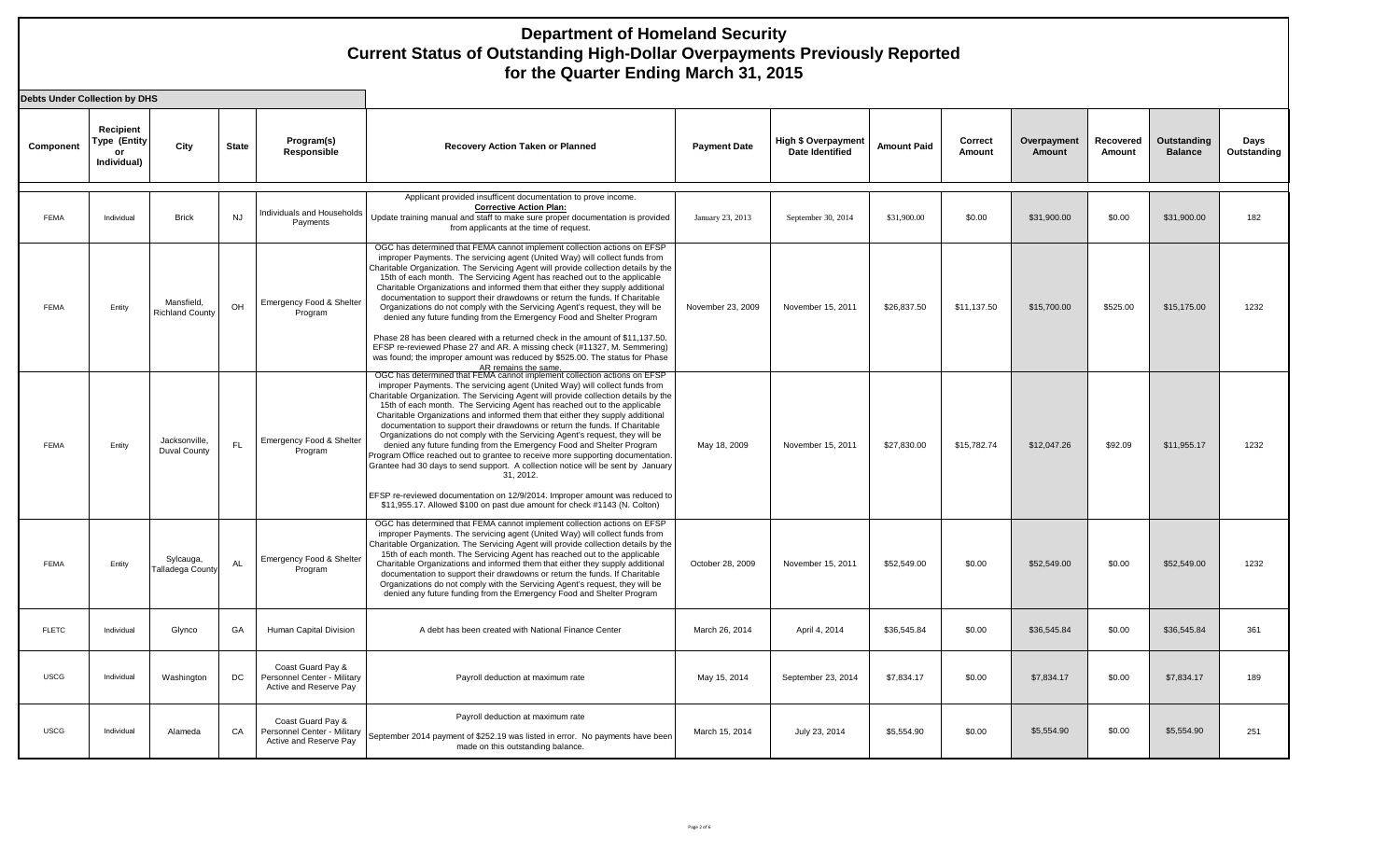| Debts Under Collection by DHS |                                                |             |              |                                                                                 |                                         |                     |                                               |                    |                   |                       |                     |                               |                     |
|-------------------------------|------------------------------------------------|-------------|--------------|---------------------------------------------------------------------------------|-----------------------------------------|---------------------|-----------------------------------------------|--------------------|-------------------|-----------------------|---------------------|-------------------------------|---------------------|
| Component                     | Recipient<br>Type (Entity<br>or<br>Individual) | City        | <b>State</b> | Program(s)<br>Responsible                                                       | <b>Recovery Action Taken or Planned</b> | <b>Payment Date</b> | High \$ Overpayment<br><b>Date Identified</b> | <b>Amount Paid</b> | Correct<br>Amount | Overpayment<br>Amount | Recovered<br>Amount | Outstanding<br><b>Balance</b> | Days<br>Outstanding |
| <b>USCG</b>                   | Individual                                     | St. Johns   | FL.          | Coast Guard Pav &<br>Personnel Center - Military<br>Active & Reserve Pay Office | Payroll deduction at maximum rate       | March 1, 2014       | May 15, 2014                                  | \$18,420.83        | \$0.00            | \$18,420.83           | \$925.78            | \$17,495.05                   | 320                 |
| <b>USCG</b>                   | Individual                                     | Orange      | CA           | Coast Guard Pay &<br>Personnel Center - Military<br>Active & Reserve Pay Office | Payroll deduction at maximum rate       | March 1, 2014       | May 1, 2014                                   | \$7,784.04         | \$0.00            | \$7,784.04            | \$844.87            | \$6,939.17                    | 334                 |
| <b>USCG</b>                   | Individual                                     | Santa Rita  | Guam         | Coast Guard Pay &<br>Personnel Center - Military<br>Active & Reserve Pay Office | Payroll deduction at maximum rate       | March 15, 2014      | April 1, 2014                                 | \$7,801.55         | \$0.00            | \$7,801.55            | \$4,813.93          | \$2,987.62                    | 364                 |
| <b>USCG</b>                   | Individual                                     | Baltimore   | <b>MD</b>    | Coast Guard Pay &<br>Personnel Center - Military<br>Active & Reserve Pay        | Payroll deduction at maximum rate.      | October 1, 2013     | December 4, 2013                              | \$12,307.00        | \$0.00            | \$12,307.00           | \$2,760.73          | \$9,546.27                    | 482                 |
| <b>USCG</b>                   | Individual                                     | Cheasapeake | VA           | Coast Guard Pay &<br>Personnel Center - Military<br>Active & Reserve Pay        | Payroll deduction at maximum rate.      | August 15, 2009     | December 3, 2013                              | \$5,685.13         | \$0.00            | \$5,685.13            | \$2,308.80          | \$3,376.33                    | 483                 |
| <b>USCG</b>                   | Individual                                     | Portland    | OR           | Coast Guard Pay &<br>Personnel Center - Military<br>Active & Reserve Pay        | Payroll deduction at maximum rate.      | October 15, 2013    | December 1, 2013                              | \$5,511.75         | \$0.00            | \$5,511.75            | \$4,291.76          | \$1,219.99                    | 485                 |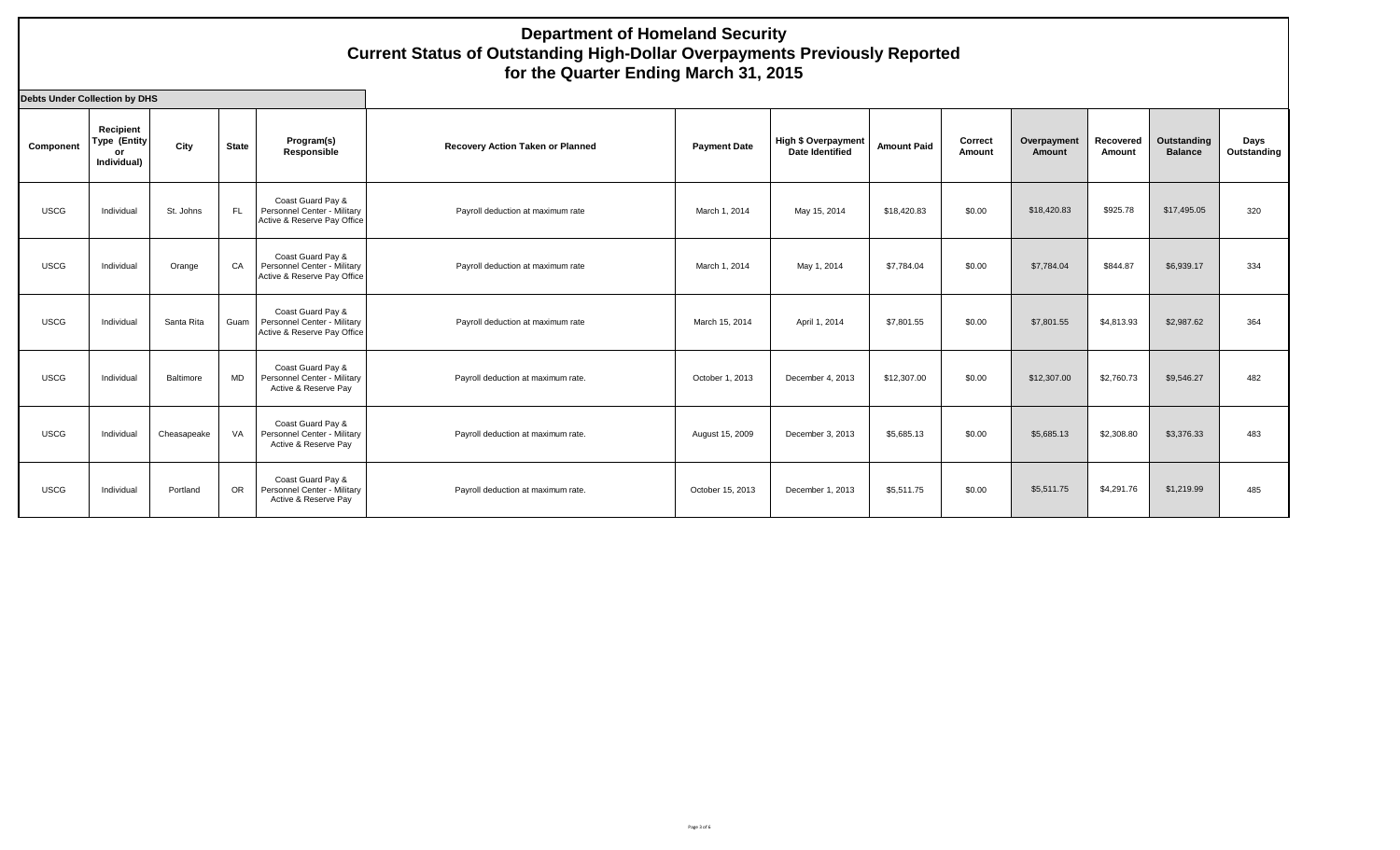| <b>Debts Under Collection by DHS</b> |                                                |               |              |                                                                            |                                         |                     |                                               |                    |                   |                       |                     |                               |                     |
|--------------------------------------|------------------------------------------------|---------------|--------------|----------------------------------------------------------------------------|-----------------------------------------|---------------------|-----------------------------------------------|--------------------|-------------------|-----------------------|---------------------|-------------------------------|---------------------|
| Component                            | Recipient<br>Type (Entity<br>or<br>Individual) | City          | <b>State</b> | Program(s)<br>Responsible                                                  | <b>Recovery Action Taken or Planned</b> | <b>Payment Date</b> | <b>High \$ Overpayment</b><br>Date Identified | <b>Amount Paid</b> | Correct<br>Amount | Overpayment<br>Amount | Recovered<br>Amount | Outstanding<br><b>Balance</b> | Days<br>Outstanding |
| <b>USCG</b>                          | Individual                                     | Honolulu      | HI           | Coast Guard Pay &<br>Personnel Center - Military<br>Active & Reserve Pay   | Payroll deduction at maximum rate.      | August 15, 2013     | October 1, 2013                               | \$5,318.99         | \$0.00            | \$5,318.99            | \$649.38            | \$4,669.61                    | 546                 |
| <b>USCG</b>                          | Individual                                     | Punte Gorta   | <b>FL</b>    | Coast Guard Pay &<br>Personnel Center - Military<br>Active & Reserve Pay   | Payroll deduction at maximum rate       | August 15, 2013     | September 18, 2013                            | \$13,169.60        | \$0.00            | \$13,169.60           | \$12,526.87         | \$642.73                      | 559                 |
| <b>USCG</b>                          | Individual                                     | San Juan      | PR           | Coast Guard Pay &<br>Personnel Center - Military<br>Active & Reserve Pay   | Payroll deduction at maximum rate.      | May 31, 2013        | June 26, 2013                                 | \$16,607.00        | \$0.00            | \$16,607.00           | \$16,369.76         | \$237.24                      | 643                 |
| <b>USCG</b>                          | Individual                                     | San Francisco | CA           | Coast Guard Pay &<br>Personnel Center<br>Military Activie & Reserve<br>Pay | Payroll deduction at maximum rate.      | April 15, 2013      | April 30, 2013                                | \$5,923.50         | \$0.00            | \$5,923.50            | \$2,023.08          | \$3,900.42                    | 700                 |
| <b>USCG</b>                          | Individual                                     | Nashville     | <b>TN</b>    | Coast Guard Pay &<br>Personnel Center<br>Military Activie & Reserve<br>Pay | Payroll deduction at maximum rate       | March 14, 2013      | April 25, 2013                                | \$9,195.67         | \$0.00            | \$9,195.67            | \$5,726.96          | \$3,468.71                    | 705                 |
| <b>USCG</b>                          | Individual                                     | New York      | <b>NY</b>    | Coast Guard Pay &<br>Personnel Center<br>Military Activie & Reserve<br>Pay | Payroll deduction at maximum rate.      | September 30, 2011  | April 8, 2013                                 | \$10,893.70        | \$0.00            | \$10,893.70           | \$1,349.76          | \$9,543.94                    | 722                 |
| <b>USCG</b>                          | Individual                                     | Washington    | DC           | Coast Guard Pay &<br>Personnel Center - Military<br>Active & Reserve Pay   | Payroll deduction at maximum rate.      | December 30, 2011   | February 23, 2012                             | \$9,280.24         | \$0.00            | \$9,280.24            | \$8,194.38          | \$1,085.86                    | 1132                |
| <b>USCG</b>                          | Individual                                     | New Orleans   | LA           | Coast Guard Pay &<br>Personnel Center - Military<br>Active and Reserve Pay | Payroll deduction at maximum rate.      | October 1, 2011     | November 25, 2011                             | \$7,135.16         | \$0.00            | \$7,135.16            | \$1,905.06          | \$5,230.10                    | 1222                |
| <b>USCG</b>                          | Individual                                     | Seattle       | WA           | Coast Guard Pay &<br>Personnel Center - Military<br>Active and Reserve Pay | Payroll deduction at maximum rate.      | November 1, 2008    | June 15, 2011                                 | \$8,903.21         | \$1,051.71        | \$7,851.50            | \$6,329.02          | \$1,522.48                    | 1385                |
|                                      |                                                |               |              |                                                                            |                                         |                     |                                               | Total \$332,988.78 | \$27,971.95       | \$305,016.83          | \$71,637.23         | \$233,379.60                  |                     |
|                                      |                                                |               |              |                                                                            |                                         |                     |                                               |                    |                   |                       |                     |                               |                     |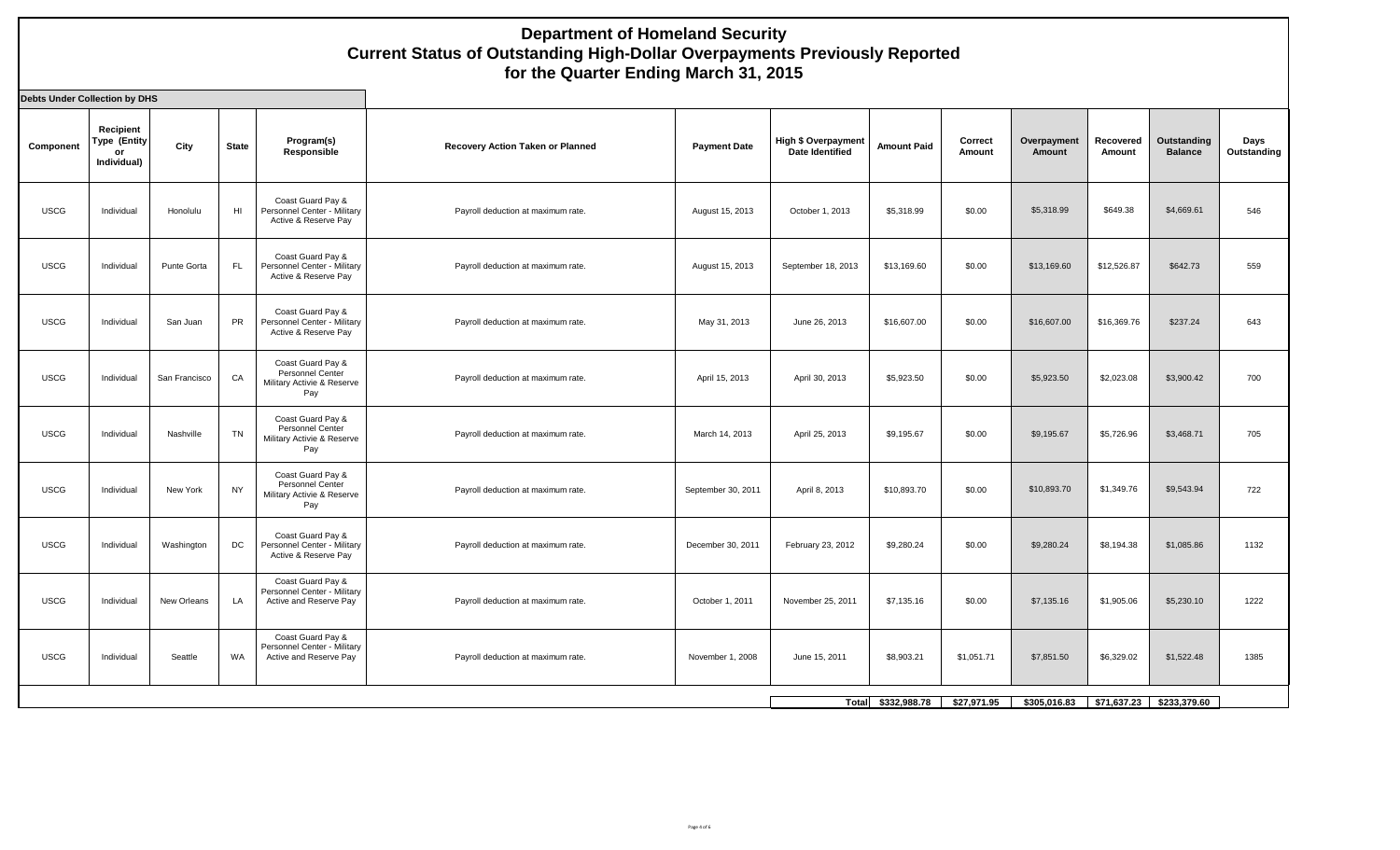**Debts Cleared or Collected by DHS**

| <b>Denis Cleared of Collected by DLIS</b> |                                                |             |                |                                                                            |                                             |                     |                                                      |                              |                    |                   |                       |                     |                                                             |                               |                                        |
|-------------------------------------------|------------------------------------------------|-------------|----------------|----------------------------------------------------------------------------|---------------------------------------------|---------------------|------------------------------------------------------|------------------------------|--------------------|-------------------|-----------------------|---------------------|-------------------------------------------------------------|-------------------------------|----------------------------------------|
| Component                                 | Recipient<br>Type<br>(Entity or<br>Individual) | City        | <b>State</b>   | Program(s)<br>Responsible                                                  | Recovery Action Taken To Recoup Overpayment | <b>Payment Date</b> | <b>High \$ Overpayment</b><br><b>Date Identified</b> | Date Overpayment<br>Recouped | <b>Amount Paid</b> | Correct<br>Amount | Overpayment<br>Amount | Recovered<br>Amount | <b>Waived Amount or</b><br><b>Documentation</b><br>Received | Outstanding<br><b>Balance</b> | Days taken to<br>Recoup<br>Overpayment |
| CBP                                       | Entity                                         | Teaneck     | <b>NJ</b>      | Office of Administration                                                   | 27830                                       | July 1, 2014        | July 2, 2014                                         | March 5, 2015                | \$45,744.06        | \$0.00            | \$45,744.06           | \$45,744.06         | \$0.00                                                      | \$0.00                        | 180                                    |
| <b>USCG</b>                               | Individual                                     | New London  | C <sub>T</sub> | Coast Guard Pav &<br>Personnel Center - Military<br>Active and Reserve Pay | Payroll deduction at maximum rate           | December 1, 2013    | February 19, 2014                                    | March 2, 2015                | \$6,100.00         | \$0.00            | \$6,100.00            | \$6,100.00          | \$0.00                                                      | \$0.00                        | 180                                    |
| <b>USCG</b>                               | Individual                                     | Seward      | <b>AR</b>      | Coast Guard Pay &<br>Personnel Center - Military<br>Active and Reserve Pay | Payroll deduction at maximum rate           | June 30, 2013       | July 26, 2013                                        | March 2, 2015                | \$7,059.49         | \$1,868.85        | \$5,190.64            | \$5,190.64          | \$0.00                                                      | \$0.00                        | 180                                    |
| <b>USCG</b>                               | Individual                                     | Cape Cod    | MA             | Coast Guard Pay &<br>Personnel Center - Military<br>Active and Reserve Pav | Payroll deduction at maximum rate           | June 15, 2014       | August 1, 2014                                       | March 9, 2015                | \$5,281.35         | \$0.00            | \$5,281.35            | \$0.00              | \$5,281.35                                                  | \$0.00                        | 180                                    |
| <b>USCG</b>                               | Individual                                     | Los Angeles | CA             | Coast Guard Pay &<br>Personnel Center - Military<br>Active and Reserve Pay | Payroll deduction at maximum rate           | July 31, 2012       | August 31, 2012                                      | January 1, 2015              | \$7,715.68         | \$0.00            | \$7,715.68            | \$7,715.68          | \$0.00                                                      | \$0.00                        | 180                                    |
| <b>USCG</b>                               | Individual                                     | Pensacola   | <b>FL</b>      | Coast Guard Pay &<br>Personnel Center - Military<br>Active and Reserve Pay | Payroll deduction at maximum rate           | March 7, 2013       | April 5, 2013                                        | January 1, 2015              | \$5,032.26         | \$0.00            | \$5,032.26            | \$5.032.26          | \$0.00                                                      | \$0.00                        | 180                                    |
| <b>USCG</b>                               | Individual                                     | New Orleans | LA             | Coast Guard Pay &<br>Personnel Center - Military<br>Active & Reserve Pay   | Payroll deduction at maximum rate.          | August 31, 2013     | September 1, 2013                                    | February 25, 2015            | \$7,137.97         | \$0.00            | \$7,137.97            | \$7,137.97          | \$0.00                                                      | \$0.00                        | 180                                    |
| <b>USCG</b>                               | Individual                                     | San Juan    | <b>PR</b>      | Coast Guard Pay &<br>Personnel Center - Military<br>Active and Reserve Pay | Payroll deduction at maximum rate           | June 15, 2014       | August 1, 2014                                       | February 9, 2015             | \$6,225.00         | \$0.00            | \$6,225.00            | \$6,225,00          | \$0.00                                                      | \$0.00                        | 180                                    |
|                                           |                                                |             |                |                                                                            |                                             |                     |                                                      | Total                        | \$90,295.81        | \$1,868.85        | \$88,426.96           | \$83,145.61         | \$5.281.35                                                  | \$0.00                        |                                        |